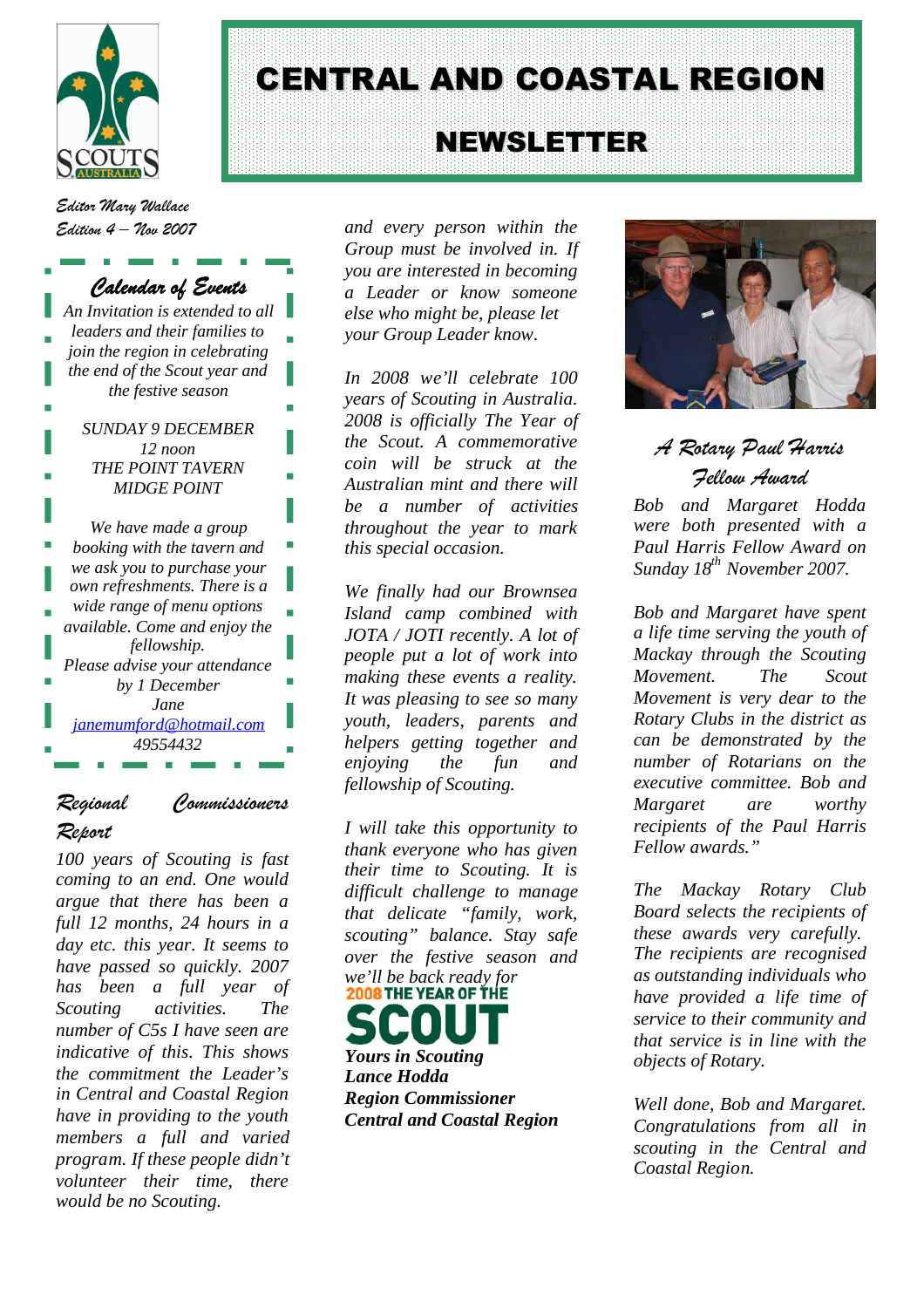# *Brownsea Island Camp*

*Our recent Brownsea Island/JOTA/JOTI camp was successfully held on the weekend of 20 & 21 October and a good weekend was had by all. Approximately 100 youth members and 45 leaders and parents joined in a weekend of activity and fun. Groups travelled from Bowen, Whitsunday, Proserpine, Sarina and Mackay and we were also joined by the Girl Guides on Saturday Night. Saturday was spent on base activities such as water activities, Rowallan trails, campfire cooking, craft, deconstruction and rope bridges with a carnival and wide game during the evening. Sunday was greeted by a simple scouts own and picnic races. JOTA and JOTI ran throughout the entire weekend. A HUGE thankyou to all the groups who travelled and to the leaders and parents who helped out during the week end.*

#### *Jane Mumford Regional Leader Major Activities*

*The Fillies up and ready to run.*



### *Joey Scout News*

*Well, the year is nearly over, it has gone so fast! One minute we are having our Planning Meeting at the start of the year, then our Regional Mob Holiday, then our Joey Scout Jaunt, and now Christmas is nearly upon us.*

*I know I have been away for 8 weeks since then, so I guess this also could be a reason it has gone so fast.*

*I would just like to thank all the Joey Scout Leaders for all their hard work during the year. I know how much time is taken away from your families when you have the responsibility of running a Mob.*

*So I would just like to say (after your Mob Break ups) relax, enjoy your time with your families, and have a wonderful Christmas!*

*I look forward to working with you all in 2008.*

*Wendy Harm (Wallaby) Regional Leader Joey Scouts.*

### *Thoughts from Bowen*

*I am always amazed at how much can happen in a matter of weeks. Bowen has seen: a Cub Scout Halloween party, been fishing, spent a fabulous day on the water biscuiting, sailing, canoeing, kayaking and snorkeling, a Scout 'Fantasmagorical Hut Trip' camp, the Brownsea Is. JOTA/JOTI Group Camp, made box ovens and cooked cakes, held a Produce Stall, sold more chocolates and made plans to reopen Joeys next year. There are still breakup sleepovers, going up ceremonies, a Rover Crew to develop and next year's brochure drop through the schools to organise – all before school breaks up in December.*

*As Christmas looms closer, I am coming to the end of my second year as an adult in Scouting. I spent my entire youth in Brisbane in Guiding and a few years as a Rover back in the late 70's then had no involvement for some 25 years between. My recollection of my youth years in both movements is one of fun… absolute fantastic fun! They were without doubt, some of the best years of my life, and perhaps the most significant reason I took on this job – to enable my children and other Bowen youth, to experience the fun that I had.*

*Now as an adult I can see this did not come to be, without a lot of effort on behalf of the many leaders and supporters in both movements who gave their time and effort, year after year to make it possible. I can now appreciate how much effort a section leader has to give, to make it work for the youth. To all the Section Leaders out there – I marvel at what you do and the effect it may have on the youth you work with.*

*I can also see now that Section Leaders can not work independently of support for very long. To be effective, the Section Leader needs support from both within the group and from the movement at large. I have learnt the value of the parent body and have been fortunate that the*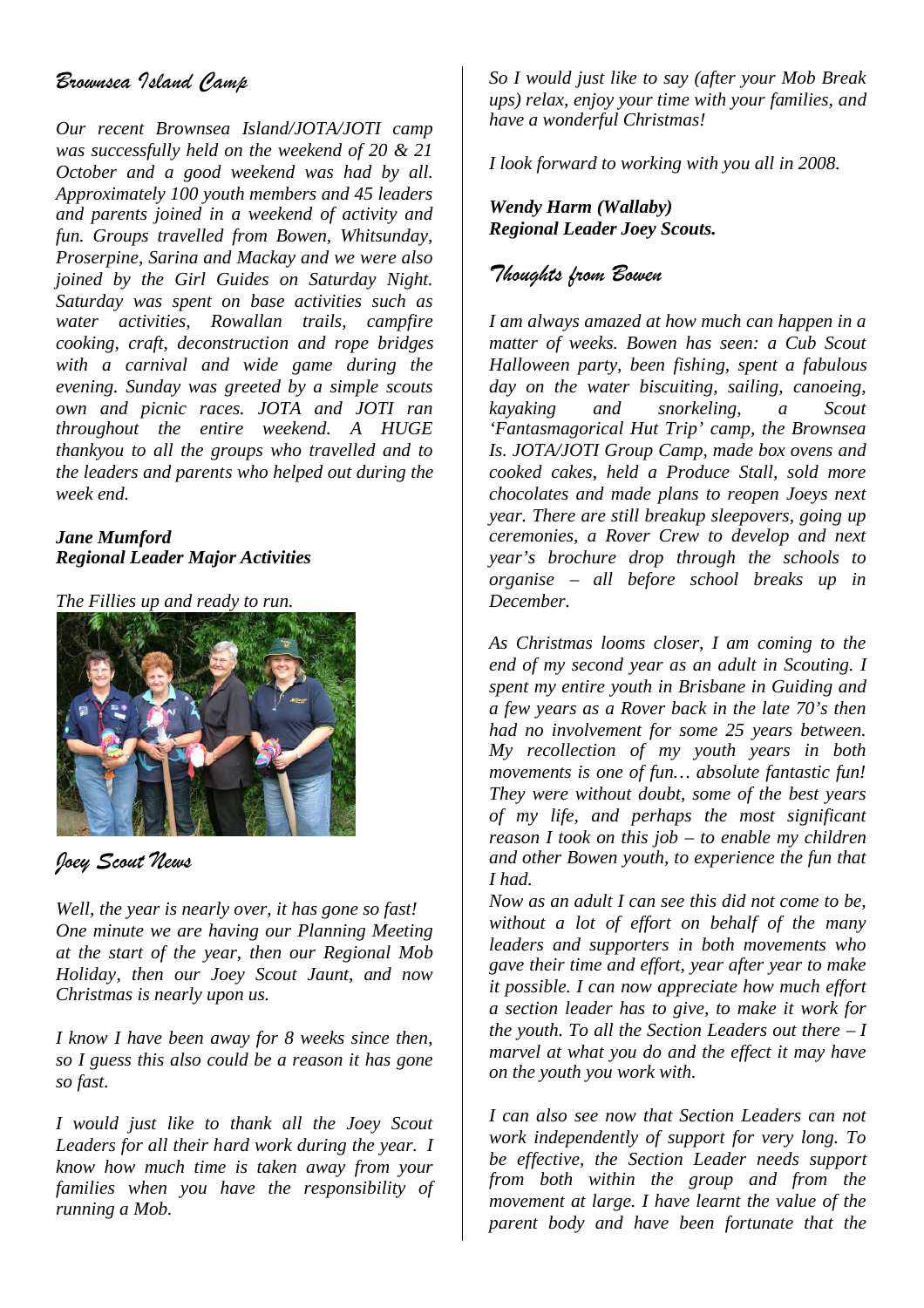*Bowen Group is being supported by a small group of Mums and Dads who are willing to get involved and they amaze me with their seemingly endless supply of energy and goodwill.*

*Increasingly as a GL, I see that the support from outside of Bowen comes in many shapes and forms. All those activities I may have participated in when young, were not just random, spontaneous events but the result of extensive planning and preparation of a large team of supporters. I also now recognise that the physical infrastructure made available to us wasn't necessarily just gifted to the movements nor was it miraculously self maintaining. People worked hard to make it happen and to ensure its availability to youth when needed.*

*Where did the organisers find the energy to do those things as well as hold down jobs, raise families, study and do all those other necessary things? This side of 'behind the scenes' Scouting is there for groups and sections to 'pick and choose' from, which I imagine, makes it even harder to facilitate however without it, our local programmes would be severely lacking in depth and quality.*

*In my current role, I guess I can start to appreciate all the different parts of the movement which make it what it is. To all of you out there who read this - thank you for supporting Bowen throughout 2007, and thanks for doing what you do. It helps me do what I want to do – to give our youth the time of their lives – a time which, when they think back on it, will always put a smile on their face! Brolga GL Bowen*

### *Whitsunday Scout Group*

*We had 30 people partake in the Brownsea Island camp at Rowallan in October and everyone had a fantastic time thanks to the regional leaders involved. We had a great family camp and had lots of parents and siblings. About 12 of us stayed an extra night and a very big thank you to Tim Johnson who stayed back on the Sunday after his very busy week and weekend to help teach me to cook a roast in the camp oven on the BBQ (looked like rain so no fire) so I could then teach the youth in the future. The Cub Scouts prepared all the veges and dished up. The next day we went ten pin bowling, as we don't have those fun things in Airlie Beach, which finished the weekend off*

*nicely. The 27th October saw our Cub Scout Pack down on the beach joining in on the sand sculpting competition for the Reef Festival and we came 1st & 2nd winning a grand total of \$280.00. We tricked and treated on the 31st dressed in costume and were overloaded with sweets. And then to end the reef festival last weekend we entered a float into the street parade. The youth helped paint banners and one very dedicated mum spent hours on the finer touches to the float. A very big thank you to Tanya for all of her help. (Mind you her great ideas also had me doing a weeks worth of paper machèing and painting etc) Porters very generously loaned us their truck for the weekend and Whitsunday Garden Centre loaned us a pond and donated some dirt so we could have a big mud bath on the float. We had parents and siblings carrying the banners to make our numbers look greater and we were very honoured to have the Proserpine Joey Scouts join us also. We won 2 nd prize in our category and received another \$100. So over the Reef festival fun activities we raised \$380 from having fun and not slaving over a hot BBQ like we have done for the last 3 years. The Joey Scouts have just finished their Mob Buddy activities with Proserpine. One trip was the Jaunt then 2 weeks ago Whitsunday went to Proserpine Den and made bird feeders and played games and last week Proserpine came to the Whitsundays and learnt about wildlife, environment and whales. From the word going around they all had a great time and made lots of new friends. The Cub Scouts are going to the Lagoon this week to work on their swimming badges and to enjoy pizzas purchased with their hard earned winnings. On Sunday both the Joey Scouts and Cub Scouts have been invited by the RSL club to join them for Remembrance day at 10.45am. Following the service the Cub Scouts are going to the Whitsunday Sailing club to learn how to sail Sabots.*

*In December we will all be visiting the Proserpine Nursing home for Carol singing and gift giving. Then to finish our fundraising year off we are selling glow sticks and hotdogs at the Carols on the Beach.*

*This is by far the biggest year that Whitsunday Coast has had in the last 4 years I have been involved and a big thank you goes out to all that have supported us and leant us hands and advice. We have increased leader numbers and youth membership numbers by 60%, we have camped 3*

*or 4 times we travelled to Brisbane, have joined in*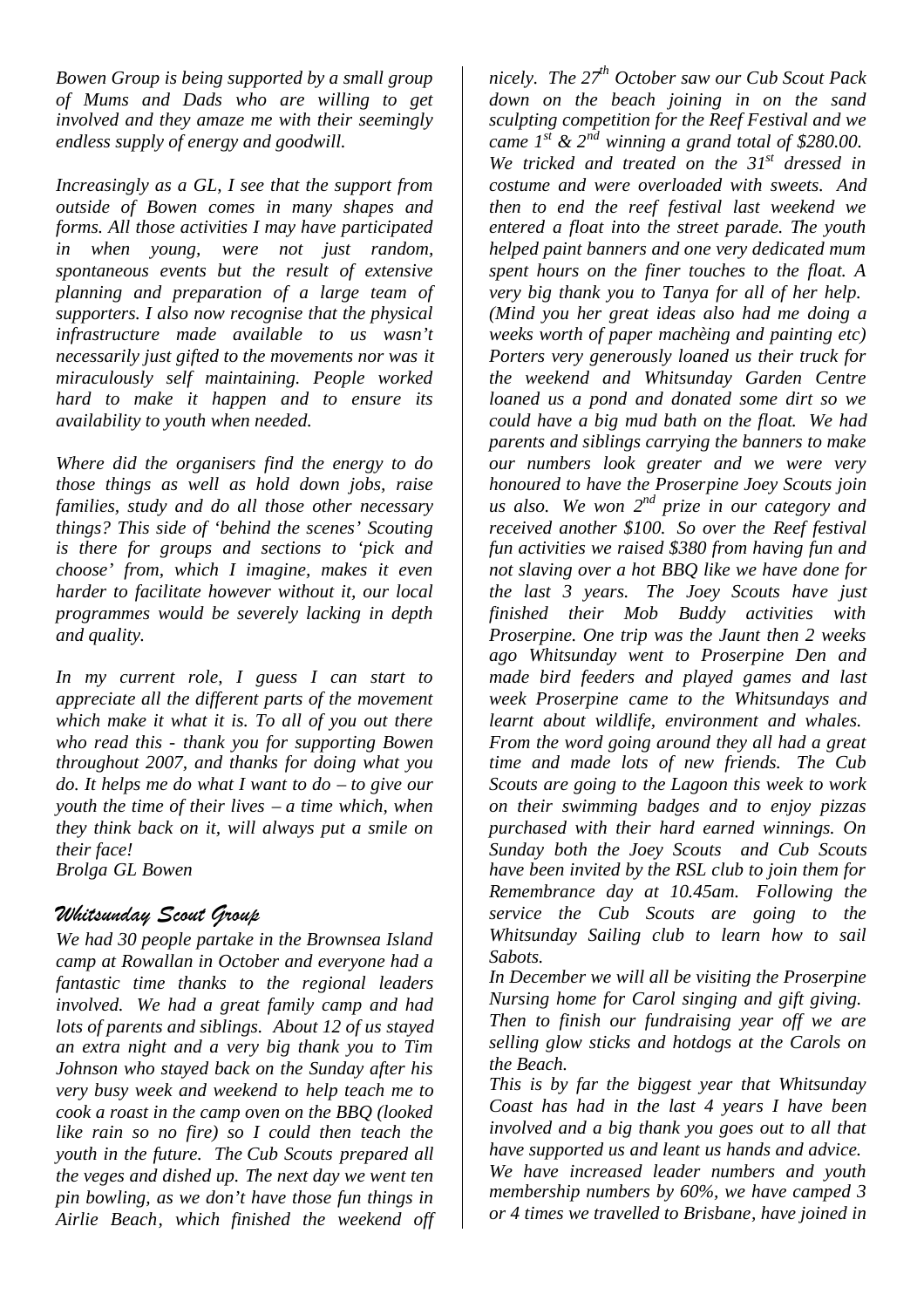*all the Regional days and had the big fundraising events. (We are all new to this and we have pulled it off). Now all we have left is to become chartered.*

#### *Kathy Ball LIC*

*Proserpine Scout Group*

*Our Scout Group participated in the Proserpine Harvest Festival last month and won a prize for their float "Pirates of the Caribbean" in the street parade.*

*Cubs and Scouts took part in a day walk recently along part of the Whitsunday Great Walk.*

*Our group Christmas Party is currently being organised and hopefully Santa will be attending.*

*I advise that I have recently resigned from my role as "Group Leader". I have appreciated the opportunity to perform this role during the past eight years and have enjoyed the people I have met and worked with during this time. The experience has been a rewarding one and I wish the group well in their future endeavors.*

*Merry Christmas to all and a Happy and Healthy New Year.*

*Yours in Scouting, Greg Walker*

# *Mackay City Central*

*The past term has been busy with the usual wide range of interesting activities from our creative section leaders. Enrolments have gradually risen over recent months in all sections and it is interesting to note that the proportion of girls in the group is steadily rising.*

*A working bee was organised to clean up in and around the den and make some minor repairs. Leaders and the usual band of stalwart parents attended, finishing the tasks that had been set for the day. A "thank you" barbecue for those parents who helped raise money during the year has been planned.*

*Our two Venturer Scout leaders Donald and Sylvia Neville will be leaving us as they travel to Brisbane over Christmas. They and their two scout daughters Christine and Kimber-Lee will be missed. We wish them all the very best for the coming year.*

*Brian Harvey will be overseas for our group's end of year festivities, and I would like to take this*

*opportunity to thank him publicly for his on-going support and guidance.*

#### *Paul Becker Group Leader Rowallan Park Environment*

*Although it looked like we were going to get wet Stuart, Brendan, Amanda, Tash and Michael (Skippy) rocked up with their enthusiastic Rover Adviser to implement an erosion control programme on the creek bank behind the kitchen. This became necessary as a tree died and took a large portion of the bank with it. On arrival Brendan showed his excellent rope skills by setting up safety lines and harnesses for Stuart and himself to hang off for the next 4 hours. The Rovers then proceeded to install a layer of Geo Matting pegging it in every 500mm offsetting each row. Did I mention the drop of approximately 20 metres and that the matting is a little slippery after you cover the natural terrain? Tash and Amanda assisted by supplying the pegs to Brendan and Stuart and Harry proved what we all have known for ages Rover Advisers can do anything including retrieving the remaining Geo Matting from the bottom of the drop. The Sherpas have nothing on Harry, Skippy assisted with the retrieval near the top. This led to a short break to enjoy the Fellowships latest fundraising efforts of some delicious lamingtons then back to work planting out the geo matting with approximately 20 native trees to stabilise the bank and stop the erosion. The last trees were planted just as Mindy arrived with a well deserved lunch. The Rovers achieved a successful outcome for the area and their assistance is greatly appreciated.*

*Geo matting is a product like carpet underlay that enables plants to get established before rotting into the ground as mulch.*

*We have seen the re-emergence of the cats claw creeper in the back of the park and I would appreciate any assistance to again cut back the infestation. If we can organise some assistance this will give us a good lead into Autumn. The cats claw requires a great deal of hands on eradication as spraying has only limited success. If we physically cut and paint the vine we have a much greater success rate. If you have some available time please contact Jo Brzozowski to organise a suitable time.*

#### *Joann Brozowski*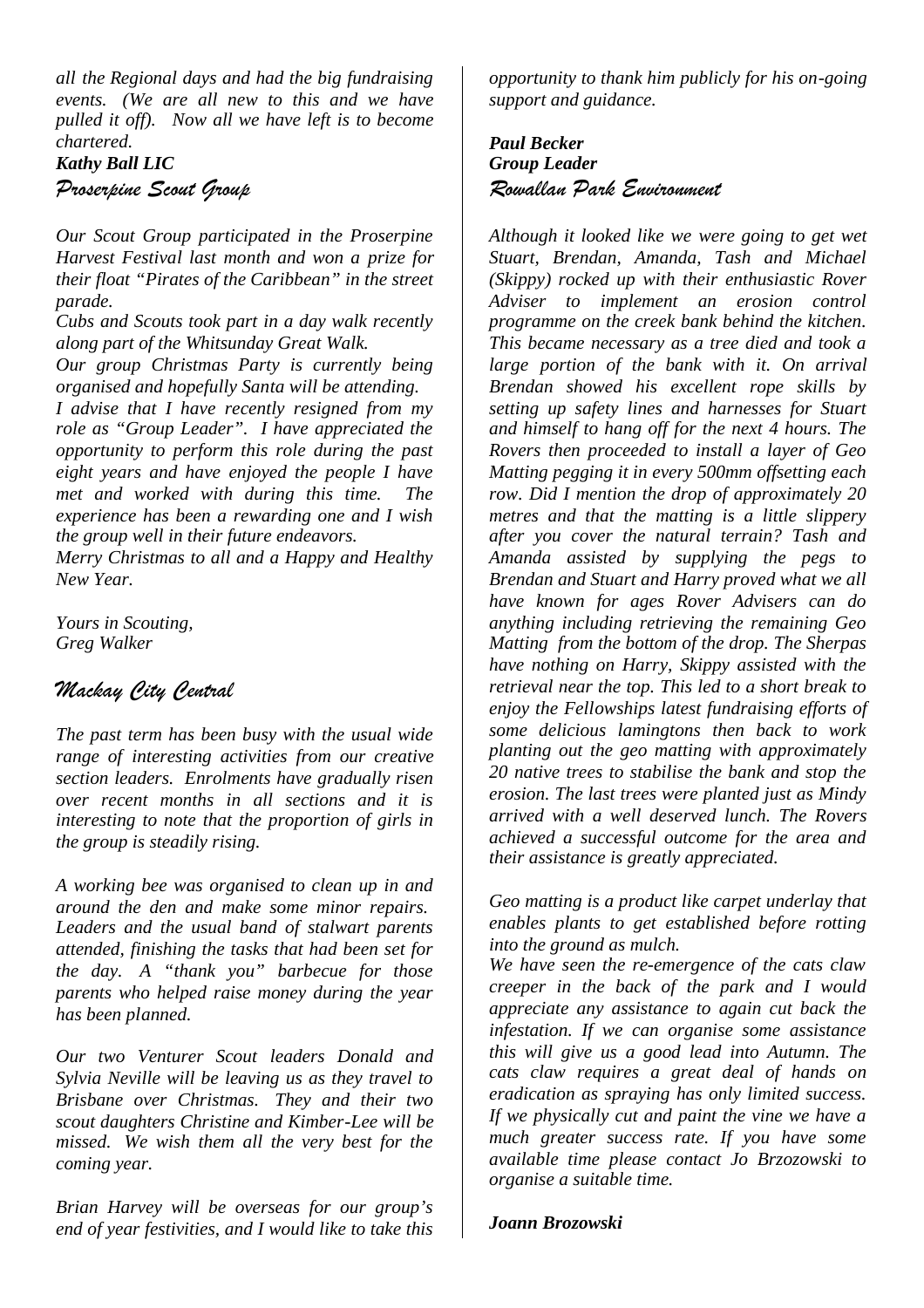

# *News from Rowallan Park Campsite & Activity Centre*

*The replacement activity shed is well on the road to becoming a reality with the approvals received to accompany our submission for a grant to help us finance the project which will need a contribution of some \$40,000.00 from the Region to fully fund the proposed asset. A least three Rotary Clubs are involved with the project but so much has been achieved whilst Margaret and I have been touring the Kimberley's of Western Australia for nine weeks I am not sure which club members are responsible for the various sections of the project thus far. Suffice to say that it is on the way.*

*The new canoe shed being established over by the Barry Spratt Dam is well under way with the foundations completed and the concrete slab for the floor receiving the final pour today. This building is the result of the purchase by Rotary of the old Triq recycle shed from the Bayersville tip. The building was dismantled and removed to Rowallan Park where it is being re-erected for the use of our water activities property as well as general use.*

*The establishment of a "Camp Eagle Retreat" which consists of some interested people involved with the Mackay and Districts High Schools Chaplaincy has been given approval to use the portion of country adjacent the old canoe shed. Camp Eagle is the organization catering to the high school youth where camps are held on a regular basis at this site thus helping to provide the necessary income to support the growth and maintenance of the Rowallan Park Campsite and Activity Centre. The infrastructure set in place will have priority usage for Camp Eagle members as well as confirmed bookings from the Scouting Fraternity when required and available.*

*The Rovers have commenced work on the old Railway Station which has now been adopted as their home. The old place is starting to show signs of the TLC being administered amongst some good companionship building exercises are predominantly noticeable.*

*The Rovers and Venturer Scouts are responsible for a number of projects within the "Park" over the past year and their efforts and presence is most welcome and appreciated. A number of projects have been planned by VL Jo Brzozowski (Environmental Coordinator) and some Venturer Scouts supported by the Rovers to achieve the desired results. Thanks folks!*

*The Regional Executive has been successful in obtaining a grant to purchase a new ride on mower to replace the fifteen year old Toro Wheelhorse. We have had to raise some funds to make the purchase complete and the payment for the machine is currently being processed. We will probably keep the old one for support around the place as the price we would obtain from a sale would not be very significant.*

*Our Caretakers, Barry and Bonnie Spratt have been busy with Barry working the tractor well keeping the grass in check following some good rain as well as fixing the road system with his new scoop behind the tractor. The tractor and scoop have been invaluable in the earthworks required for the new canoe shed as well as extending the car park adjacent the Johnstone Lodge and making a new road to the "Rovers Home" Bonnie has been following up leads for occupancy (and income) for the Park as well as gathering the required specifications to upgrade our kitchen facilities, selling pies for a pie drive for the Fellowship amongst other things important to the smooth functioning of our asset.*

*Amongst many things the Fellowship has been raising funds, obtained a grant to purchase a laser level for work with our earthworks required for building sites etc, running pie drives as well as installing the new tanks and reticulation system from the roofs of the Johnstone Lodge and Kitchen from a \$20,000.00 Government Water Grant. Rain has prevented the latest working bee last weekend which may delay the scheduled completion date. President Ron Laffin has no doubt given a report to the newsletter from the*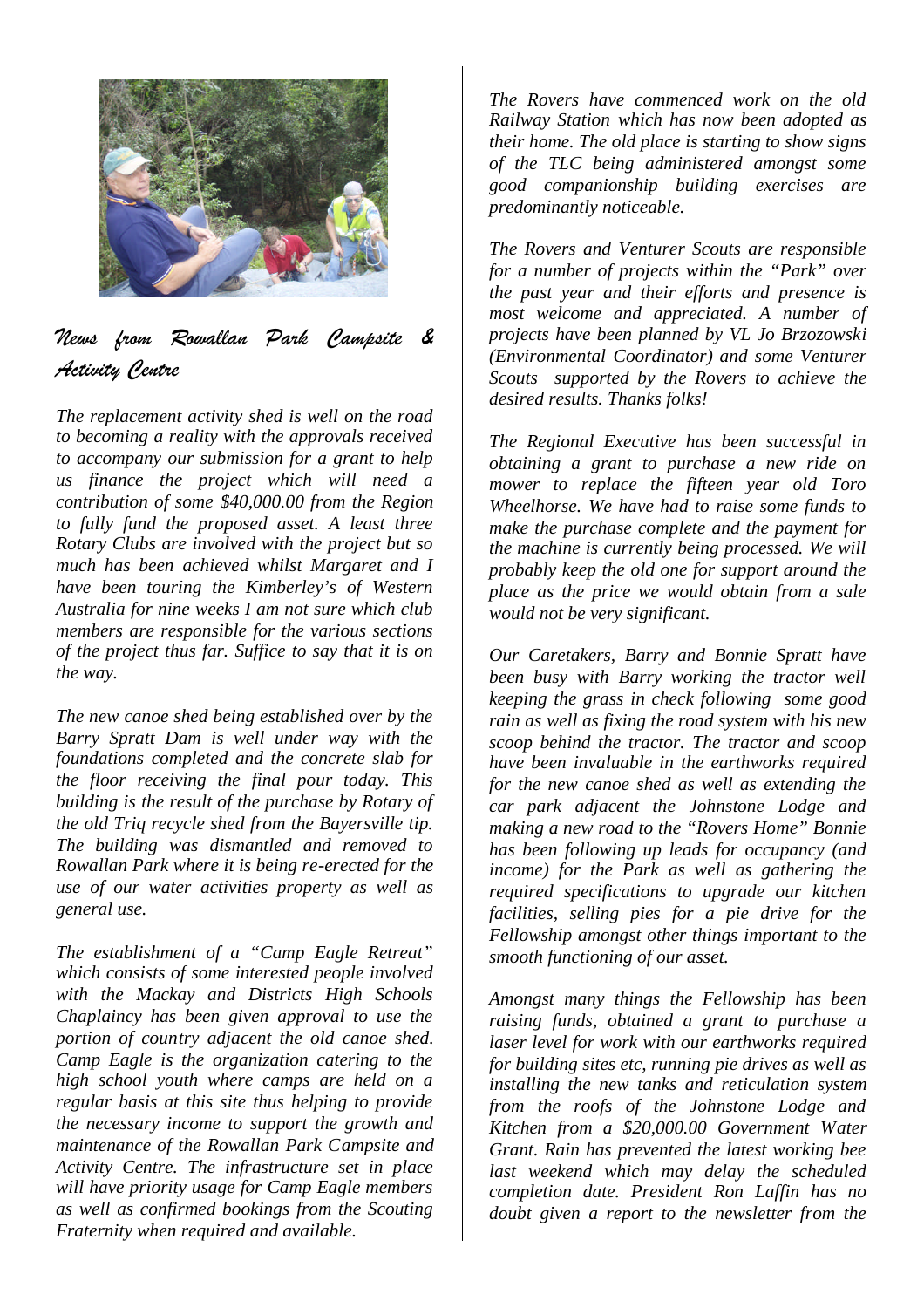*Fellowship but I believe I should make note of the formations achievements and congratulate them on their support to the Park. Thanks people!*

*A combined Rotary Clubs meeting, B-b-q and entertainment afternoon/evening was a welcome success in and around the old activity shed on Sunday giving Rowallan Park some well deserved advertising. I had the opportunity to speak to the club members on some of the history of the Park followed by four wheel drive tours of selected areas for interested people. Again this was well received and added to the success of the evening which had Mr Geoff Walsh providing the music and entertainment. The Rovers assisted with car parking and the preparation of the b-b-q.*

*One cannot miss the "Eco Tent" which adorns the horizon as you approach the Park these days. Rotary Clubs and our Regional Executive have been busy with this project as well as numerous others in procuring these at a most attractive price. They were too cheap to leave in their old location and Rover Adviser Harry Roestenburg managed to have them transported to the park where they come into the financial acquiring category of "falling off a truck" Thanks to the Regional Executive Members, to the people who donated the property and Harry for the delivery. It is our intention to refurbish these eco tents and have them installed in an appropriate location at the Park for accommodation units.*

*That will have to do from me as I have to make the deadline for our editor Mary or she may not get this article of news to print. Thanks Mary!*

#### *Bob Hodda*

*Assistant Regional Commissioner Community Development & Campsite*

#### *Vanuatu News*

*Dear Jane*

*Thanks for the mail we have not forgotten anybody at all.*

*Our visit to Mackay has a lot of impact in reviving scouting again in Vanuatu especially Port Vila. There has been a lot of publicity in our local papers and radio station about our visit especially the graves at Rowallan park and the home bush visit.*

*We are looking at helping to start new groups but at this stage we have not done anything yet because of the lack of aid materials and*

*badges. Communities are interested but in the meantime we have to get our acts together with NSW.*

*Also our relationship with NSW is building up again after our visit. Last August two trainers from NSW were in Vanuatu running a "TRAIN THE TRAINERS" Bob MacDonald the International commissioner for NSW is coming over I believe to sort out matters in Vanuatu and also to review the draft of our first ever Vanuatu scout award scheme, leaders hand book etc...*

*I will accompany him to Santo from 16th to 19th November 2007 to go through the draft with a few leaders there.*

*We celebrated the Scout centenary last month. The activities included marching through town with the president of the Republic of Vanuatu leading the march who is also the Patron for the Vanuatu scouts followed by a BBQ.*

*Santo celebrated theirs in August.*

*My leaders will meet at my house tonight 31st October 2007 at 1900hrs Vanuatu time to do some editing on the draft documents I have mentioned above before Bob comes over.*

*Please pass our warm greetings to everybody we know for their contribution in taking the scouts in Vanuatu one step ahead. If it hadn't been for the Mackay visit our relationship with NSW would have been different. We never stop talking about our visit.*

*I will keep you posted for any scout developments in future.*

*Yours in scouting Toro (John Row)*

*Mackay City Central Venturer Scouts at Carnarvon Gorge*

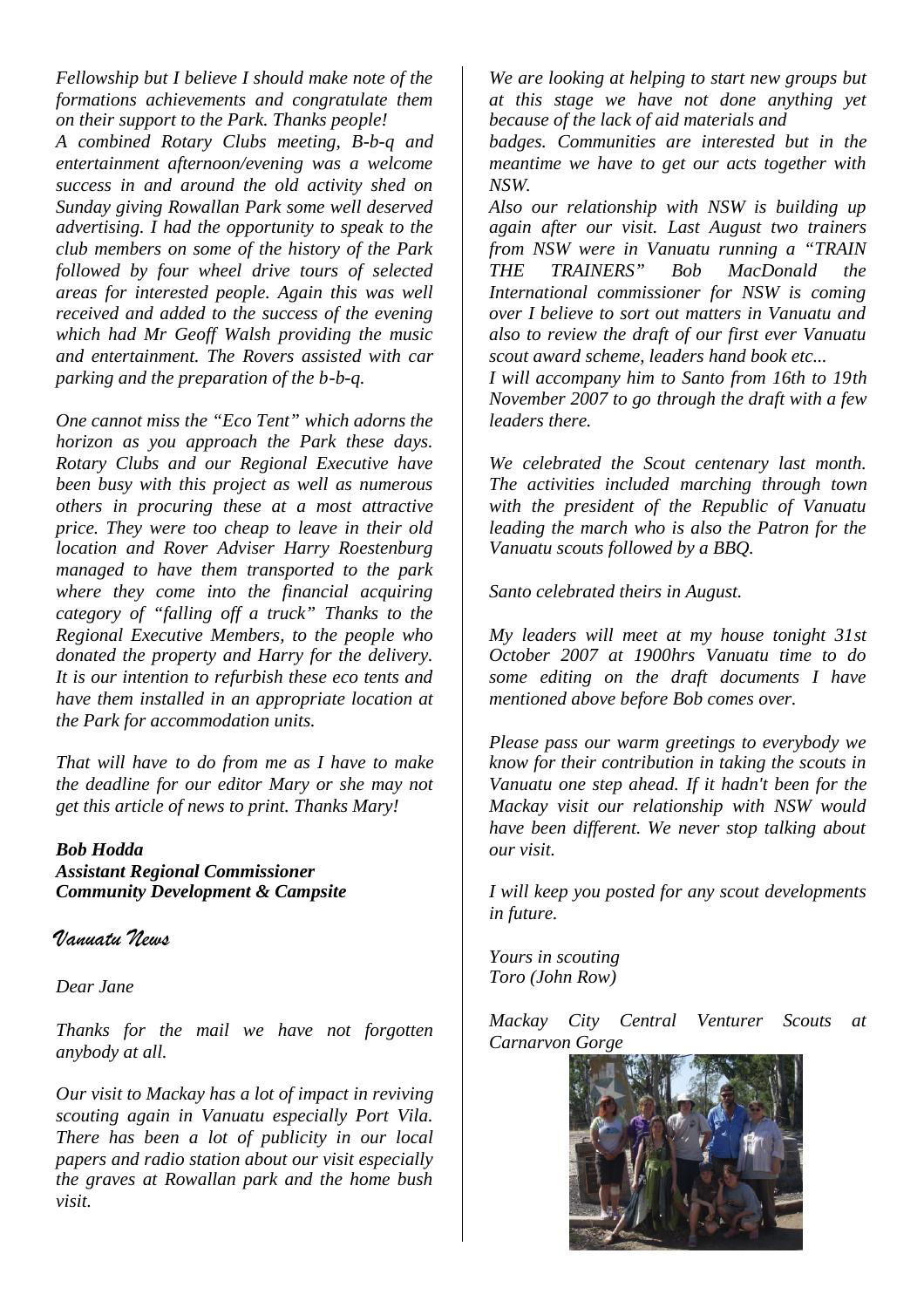# *Training*

*I could easily provide an extensive report on our wonderful holiday in the Northern Territory and the Kimberley Region of WA with the Harms but I guess, for the purpose of this exercise, I need to come back to reality and focus on Scouting.*

*Gary Wrench, Bruce Miller, Debbie Rutherford and Jane Mumford agreed on a common goal of having all work books and projects completed prior to my departure for holidays so that the relevant materials could be forwarded to Branch Commissioner Jean Clifford recommending the issue of their Wood Badge and Parchments. I am pleased to say each Leader applied the necessary determination and achieved that goal. We look forward to having four Leaders from Central & Coastal Region included in Jean's target of 100 Wood Badges issued in our Centenary Year. Congratulations to all and well done !*

*It was somewhat disappointing that our Leadership Training 2 Field Day and Wood Badge 1 Course scheduled for November were cancelled. The greatest level of disappointment lies with the one Leader who applied for the Field Day and two Leaders who applied for Wood Badge 1. Thank you to those people who honored their commitment to their training program.*

*Ten Venturer Scouts attended a Unit Management Course held at Rowallan Park in October. Well done guys and I trust you are now better equipped to run your Units in accordance with the Venturer Scout Section guidelines.*

*The 2008 training dates for our Region have been submitted for inclusion in the Branch Training Calendar. I encourage everyone to familiarize yourselves with these dates when they become available and include them in your planned training program for 2008. I would love to see more names "up in lights" next year as we celebrate 100 years of Scouting in Australia.*

*With another year drawing to a close I wish all members a safe and Happy Christmas and a New Year filled with good health, good will and success in all you do.*

*Margaret Hodda Assistant Regional Commissioner Training Development*

# *Fun at the Fair*

*40 Cub Scouts and 10 Cub Scout Leaders from Central and Coastal Region with the help of Leaders and youth Members from the Scout Section and parent helpers descended on Rowallan Park on Saturday for the Annual Cub Scout Rally. The rally theme this year was "Fun at the Fair."*

*A surprise visit from a brightly dressed clown "Bingo" from the Whitsunday Coast kept Cub Scouts entertained, teaching them to juggle, and showing them how well he could do the activities that were on offer.*

*The Indiana Jones Course (Rope Bridge) and canoeing were the favourite activities for the afternoon, however there were plenty of activities to keep the Cub Scout involved, for example:- Marble Shootout, Penny Toss, Good Luck Toss, Balloon Burst, Flying Saucers, Ring the bottle, Ding a Ling, Blow Gun, Card flip, SOC Pop, and the Future (Scouting Videos from U-Tube). To fit in with the Jungle Theme of Cub Scouts, there were faces painted as Jungle Animal Characters.*

*Mrs Julie Thompson, Regional Leader Youth Program Support Cub Scouts, co-ordinated the days activities. The Regional Commissioner Mr Lance Hodda was special guest for the day.*

*Mary Wallace Regional Leader Community Relations Central and Coastal Region*